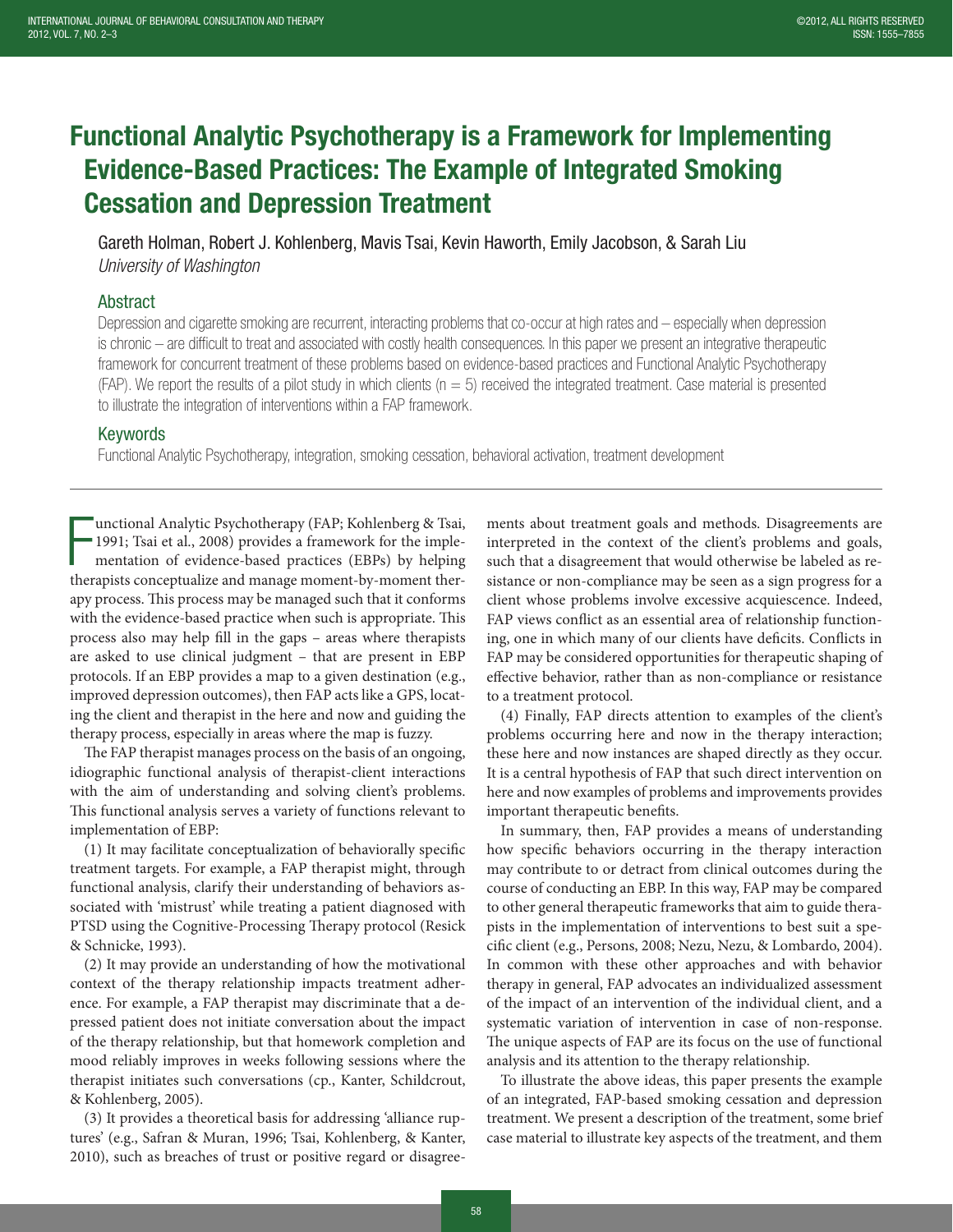summarize the results of a small pilot treatment development study.

We selected smoking and depression because they are commonly co-occurring, often inter-related problems (Shiffman & Waters, 2004; Breslau & Johnson, 2000; Covey, Glassman, & Stetner, 1990) with significant public health consequences for which behaviorally based evidence-based treatments exist (Lejuez, Hopko, & Hopko, 2001; Perkins, Conklin, & Levine, 2007; Brown et al., 2001), offering an opportunity for parsimonious integration on the foundation of FAP. Further justifying the interpersonal focus of FAP, interpersonal problems contribute broadly to the onset, relapse, and/or maintenance of both smoking and depression (e.g., Mickens et al., 2011).

We suspect that some clinicians may consider smoking cessation to be a rather simple clinical task, less interesting than meaty clinical issues related to intimacy and problems of self. We hope in this paper to show that this prejudice is misguided and that the task of smoking cessation provides in many ways a crucible in which the problems at the heart of depression may unfold. If additional motivation is needed, consider that smoking tobacco remains the leading cause of preventable death in the United States each year (Centers for Disease Control, 2005).

# **E** METHODS

The treatment, named Integrated Treatment of Smoking and Depression (ITSD), integrated elements of behavioral activation for depression and standard behavior therapy for smoking cessation within the framework of Functional Analytic Psychotherapy. It involved 24 sessions over a 20-week period: twiceweekly sessions for the first four weeks and weekly sessions thereafter. Additionally, therapists and clients communicated via telephone or email, to reinforce homework compliance and especially to provide coaching around the smoking quit date. Finally, clients were encouraged to purchase and use nicotine replacement therapy (e.g. patch or gum) during their quit attempt.

The primary elements of behavioral activation (Lejuez, Hopko, & Hopko, 2001; Martell, Addis, & Jacobson, 2001) as implemented in the treatment included provision of a behavioral conceptualization of depression; functional analysis of avoidance patterns based in part on activity monitoring; and planned behavioral activation activities designed to increase contact with positive reinforcement.

The primary elements of behavior therapy for smoking cessation (Perkins, Conklin, & Levine, 2007) included discussion of past quit attempts to identify individual supports and risk factors; preparation for smoking cessation by means of self monitoring of urges and related triggers; gradual implementation of delayed smoking; setting a quit date; recruitment of social support and other coping skills to support cessation; and finally developing a relapse prevention plan.

Further, our approach to the acceptance of depressogenic thoughts and smoking urges was informed by Acceptance and Commitment Therapy (Hayes, Strosahl, & Wilson, 1999), which has recently been investigated in the form of a group treatment for smoking cessation, that also integrates FAP, with promising positive outcomes (Gifford, Kohlenberg, Hayes, Pierson, Piasecki, Antonuccio, & Palm, 2011).

In the context of the integrated treatment, the client was provided a rationale for treating depression and smoking cessation at the same time. The rationale focused specifically on the inter-dependence of depressed mood and smoking behavior and how interpersonal stressors might impact both mood and urges to smoke. The rationale also included a standard rationale for FAP, emphasizing that behaviors occurring in the interaction between therapist and client might be significant and provide useful therapeutic opportunities, especially for addressing problematic interpersonal patterns that impact mood and smoking urges.

The clinical procedures for each problem listed above were implemented in an integrated way. Early treatment focused on development of rapport and understanding with the purpose of establishing the therapist as a salient reinforcer for behavior change (i.e., increasing client motivation). Behavioral analysis of current client maladaptive patterns focused on the interaction of smoking and depression. Development of client skills to evoke and accept support from the therapist were implemented as a means of increasing general social support outside of session. Specific activation goals were selected to be incompatible with both smoking and depressed mood, e.g., daily exercise or spending time with children (around whom it is a strong value to abstain from smoking). Long-term values and goals served by smoking cessation and overcoming depression were highlighted. Further, engagement in smoking cessation activities were themselves considered to be behavioral activation targets.

Throughout this process of implementation and integration therapists applied FAP principles to manage therapy process. To support this task, the treatment manual highlighted ways in which FAP principles might be applied for each smoking cessation or behavioral activation intervention, and clients completed standard FAP session bridging sheets between sessions (see Tsai et al., 2008), on which clients provided feedback about in-session process and the therapeutic relationship directly to the therapist. Two examples of this application of FAP principles within ITSD are presented below, in connection with interventions targeting acceptance of social support and establishing commitment to a quit date.

#### ACCEPTANCE OF SOCIAL SUPPORT

A client expressed that she often feels a compulsion to 'not do the task' when she perceives that someone else wants her to do it. This might be theorized to be counter-control, the result of a long history of aversive control, and/or as avoidance of feelings of relatedness or dependence which in the past have predicted interpersonal pain (e.g., vulnerability followed by betrayal). Such aversion to others' expectations is of obvious significance in a relationship focused on the therapist assisting the client to activate and quit smoking cigarettes. And in general this client did not receive support from others because she believed that no one was trustworthy: 'Everyone will let you down sooner or later.' The therapist conceptualized this resistance as part of a general avoidance of experiences of connection or dependence on others. The therapist and client discussed the notion that the client did indeed want to feel connected to others, but that fear prevented her from building such connection. Subsequently, behaviors that functioned as avoidance of fear or connection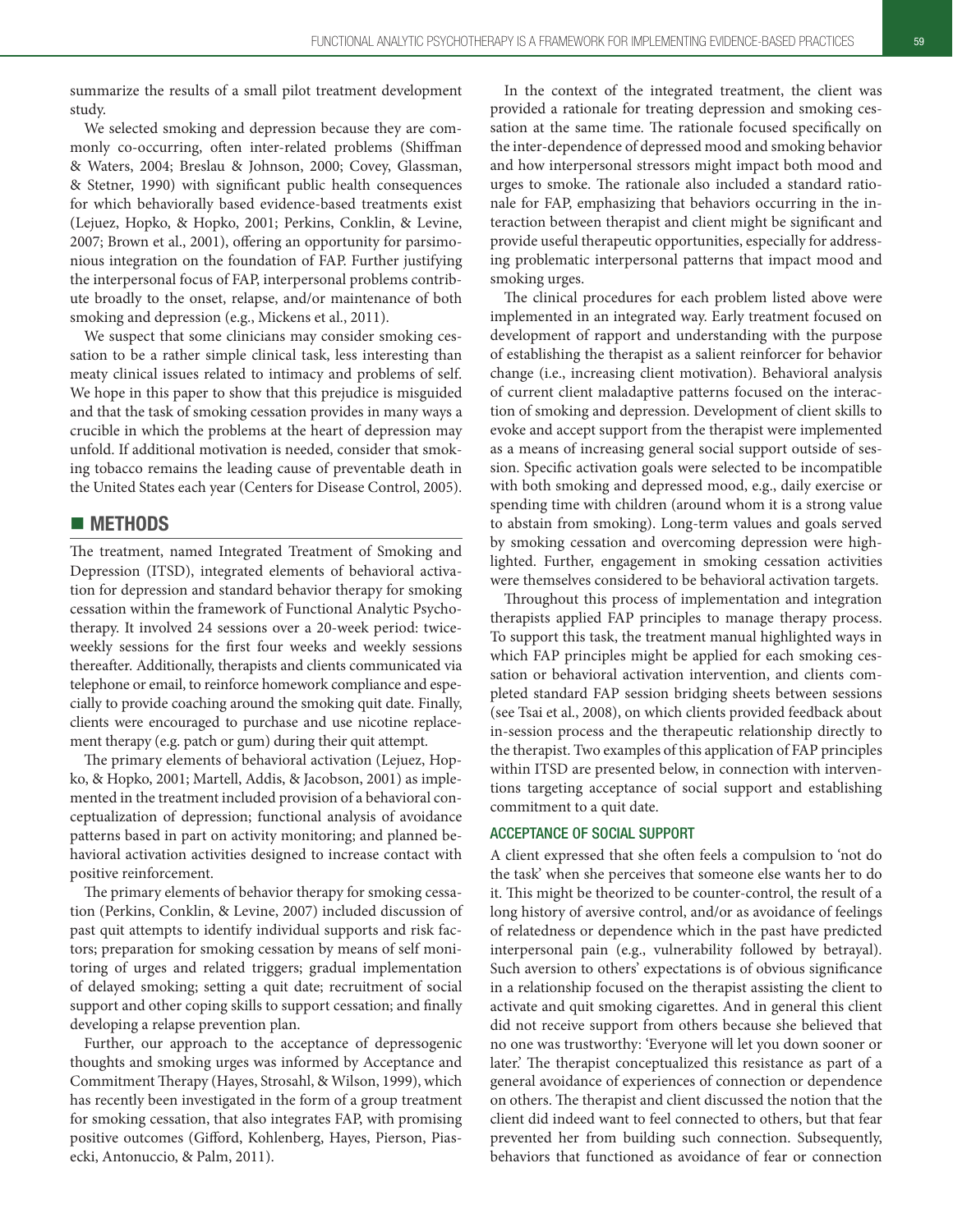were considered to be targets for reduction (CRB1 in FAP terminology), while behaviors entailing acceptance of support and caring were considered targets for increase (CRB2 in FAP terminology). Therapist and client then engaged in shaping of the client's acceptance of support from the therapist, through such activities as the therapist helping the client in session to package cigarettes into daily rations to support gradual daily smoking reduction, explicit requests by the therapist that the client complete homework assignments for the therapist rather than for herself or for other reasons, as well as overt discussions of how the client was blocking acceptance of support or connection. Following weeks of this approach, the client completed many aspects of the smoking cessation protocol and reported towards the end of treatment that, while she did not feel 'attached' to the therapist, she did feel that the therapist was 'on her team' and that this was a new kind of connection with the therapist and a rare event in her relationships with others.

#### SETTING A QUIT DATE

Committing to a quit date involved making a commitment to the therapist and was discussed as such. This raised a number of challenges for our patients. Particularly salient was the struggle patients experienced in identifying what support they needed and in asking for adequate support. Several patients had daily life problems related to excessive passivity and avoidance of expressing their needs for fear of causing conflict or disappointing others. Expressions of needs and requests to the therapist were therefore, in this context, considered CRB2. However, reinforcement of these CRB2 had to be balanced against the importance of blocking avoidance of the aversive consequences associated with smoking cessation. For instance, is a request to postpone the quit date by one week in order to get past a stressful work deadline an example of self-awareness and skillful assertion or part of a problematic pattern of procrastination and avoidance? In one instance, the client's postponement of his quit date in this way was treated by his therapist as an example of expressing needs, self-awareness and effective self-management, so the therapist supported the client's request. This was discussed in session as the patient taking the risk of directly expressing his needs and the therapist trusting that the patient knew what he needed to quit smoking. In subsequent weeks, not only did the client quit smoking, he also took needed action in other areas of his life, asserting himself more effectively with his parents and with his son.

In the following section, we describe a small  $(n = 5)$  pilot treatment development study in which we preliminarily evaluated the ITSD treatment.

# **PILOT STUDY METHODS**

All study procedures were approved by the University of Washington IRB committee. Participants were recruited from the local community via print and online advertisements. Eligible participants were adults aged 18 years or older, currently smoking at least 10 cigarettes per day, received a current diagnosis of major depression, and agreed to attempt smoking cessation. We excluded potential participants diagnosed with other major mental illness, current suicidality, other primary substance abuse, current panic disorder, or engaged in current ongoing treatment besides medication. Participants underwent screening that included a structured diagnostic interview and provided baseline data related to mood, overall functioning, demographics, and smoking behavior.

#### **PARTICIPANTS**

Clients were four white females and one white male, ranging in age from 28 to 44 ( $M = 33$ ). They smoked an average of 13.2 cigarettes per day (range: 10 – 20) and all had at least two previous quit attempts. Their mean Beck Depression Inventory-II score at screening was 32.2 (range: 22 – 46), falling in the 'severe' range. All clients met DSM-IV criteria for current Major Depressive Disorder and for nicotine dependence. Two clients met criteria for 'double depression' (dysthymia and a current major depressive episode). All clients had at least one episode of major depression prior to the current episode. This sample therefore represents a group with relatively severe and chronic depression.

#### **THERAPISTS**

Therapists were one professor, two Ph.D. clinical instructors, and two graduate students in the doctoral training program in adult clinical psychology at the University of Washington. All therapists met weekly as a group to discuss development of the treatment, interventions, and ongoing cases. In addition, the graduate student therapists received weekly 1-hour supervision sessions with a senior clinician.

#### ASSESSMENT

Clients completed outcome and process measures weekly throughout the study period, as well as larger batteries of measures at pre-, mid-, and post-treatment. Weekly measures included a Beck Depression Inventory-II (BDI-II; Beck, Streer, Ball, & Ranieri, 1996), report of smoking status, and a session bridging form.

The Longitudinal Interval Follow-up Evaluation (LIFE; Keller, Lavori, Friedman, Nielson, Endicott, McDonald-Scott, & Andreason, 1987), a semi-structured interview that assesses the longitudinal course of psychiatric disorders, yielding a retrospective assessment of relapse/recurrence, was administered at mid- and post-treatment as a follow-up to the initial diagnostic assessment.

For smoking, the primary outcome measure was the pointprevalence of smoking for the 7 days and, at follow-up, 30 days prior to assessments (measured by the question, "Have smoked a cigarette, even a puff, in the past 7/30 days?"). Verification of smoking abstinence was obtained by measurement of carbon monoxide (CO) content in the breath, an indicator of recent smoking.

# **RESULTS**

### RECRUITMENT

Over the three months that we advertised for the study, 26 people contacted us to inquire about participation in the study. Of those, 8 met preliminary screening criteria and agreed to undergo a screening interview at the clinic. Five of those who underwent the screening interview were eligible for and accepted entry into the study.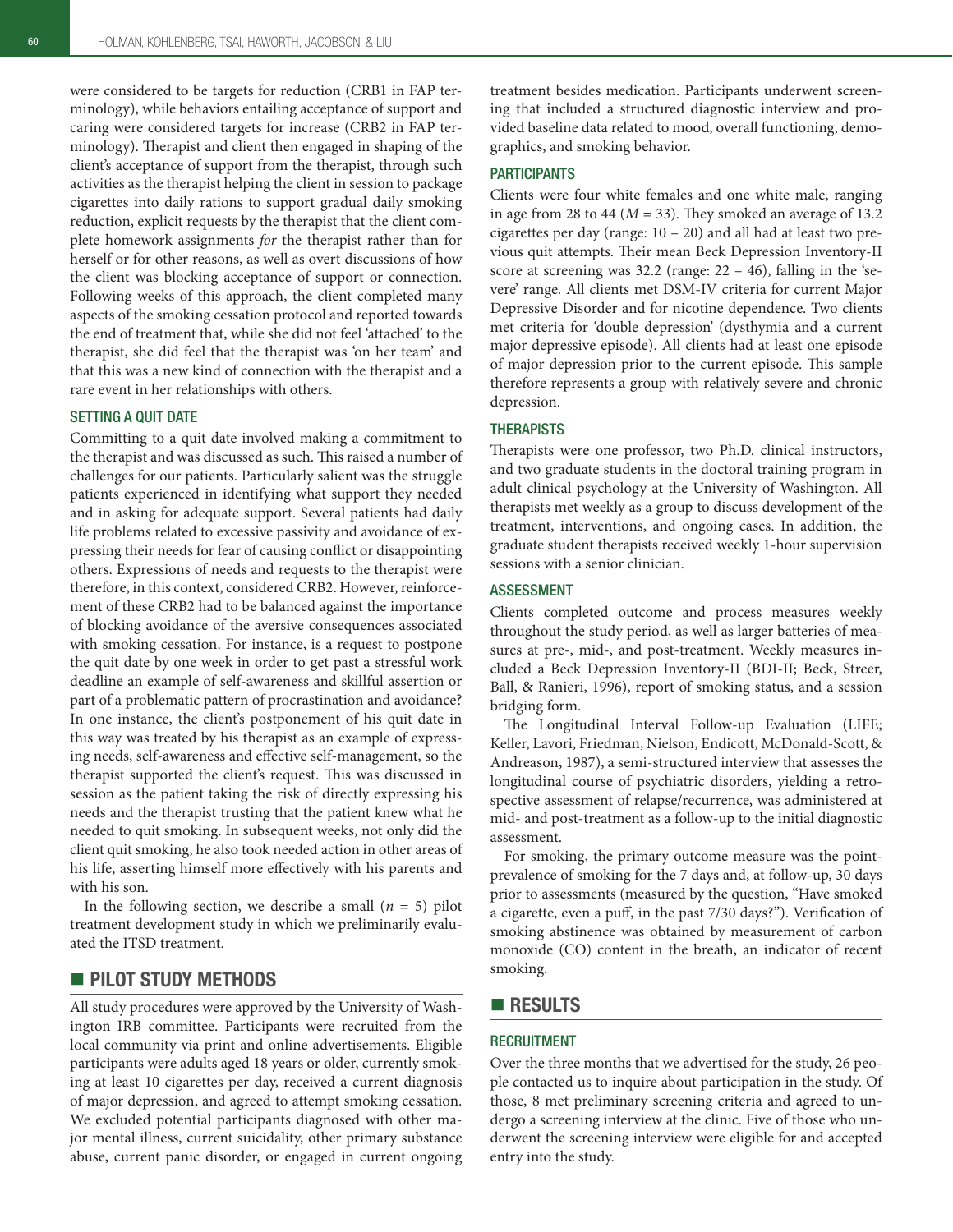#### TREATMENT RETENTION

Four of the clients who entered the study completed treatment (i.e., completed the agreed upon number of sessions). One client, whose depression remitted and who successfully quit smoking within 12 sessions of treatment, completed a total of 16 sessions, at which point she changed from weekly to monthly sessions for the remainder of the treatment period. At the posttreatment assessment, she had not completed all 24 sessions, yet she remained remitted from depression and abstinent from cigarettes. She is therefore not considered a treatment failure.

#### DEPRESSION OUTCOMES

At mid-treatment, the mean BDI-II score was 19.25 (range: 11- 29), down from 33.8 (range: 22-46) at pre-treatment. At posttreatment, the mean BDI-II score was 13.5 (range: 4-19.5). According to LIFE interviews conducted at post-treatment, four of five clients experienced remission of their major depressive episode, though two of these four continued to experience clinically significant symptoms of depression. Both of these clients were also experiencing concurrent and long-standing chronic pain related to other medical conditions that impaired their sleep and energy levels. The client whose depression did not remit by post-treatment (one of the two who met criteria for 'double depression') opted to continue in treatment with her study therapist.

A global assessment of outcome, the OQ-45.2 (Lambert et al., 2004), also displayed clinically significant improvements across multiple domains of functioning at mid-treatment and posttreatment. Total score on the OQ-45.2 represents a composite of symptomatic distress (SD), interpersonal relationships (IR), and social role functioning (SR), with higher scores indicating greater dysfunction. The norm-based clinically significant cutoff for the total score is 63. At pre-treatment, the mean for all five clients was 94.8 (range 75-115). Subscales scores were 55.2 (range: 44-72), 24.4 (range: 17-29), and 16.4 (range: 12-22) for SD, IR, and SR respectively. At mid-treatment, the mean was 67.74 (range: 56-76), with subscale mean scores of 35.25 (range: 26-42), 18.75 (range: 12-29), and 11.25 (range: 8-13), for SD, IR, and SR respectively. At post-treatment, the mean total score was 55.8 (range: 34-84), with subscale mean scores of 28.8 (range: 17-38), 16 (range: 9-30), and 11 (range: 6-16) for SD, IR, and SR respectively. Thus, at post-treatment, four of five clients had OQ-45.2 total scores below the clinically significant cut-off. Notably, the two clients who continued to exhibit clinically significant though sub-threshold (for Major Depression) depression symptoms were both below the clinically significant cut-off for the OQ-45.2, and showed improvements in interpersonal relationships and social role functioning comparable to the other clients who remitted. Their symptomatic distress scores, however, remained relatively elevated. The one client whose depressive episode did not remit did show a clinically significant (i.e. >13 points) reduction in her total OQ-45.2 score over the course of treatment (from 98-104 during the initial weeks of treatment to 78-84 during the final weeks of the allotted treatment period), though she remained in the clinically significant range at the end of treatment.

Though these comparisons should be interpreted with caution due to the small sample size in the current study, these outcomes for depression (i.e., 80% remission) are comparable to those achieved in randomized controlled trials of standardized cognitive-behavioral therapies for major depression .

#### SMOKING OUTCOMES

Three out of five clients were completely abstinent by posttreatment. One client (a depression remitter) was abstinent for six weeks, starting at week 14 of treatment, but was smoking an average of <1 cigarette per day during the last four weeks of treatment and at post-treatment, a substantial reduction from his pre-treatment smoking. The client whose depression and dysthymia did not remit continued to smoke at reduced levels (10-15 cigarettes per day) relative to pre-treatment (20 cigarettes per day), but did successfully stop smoking (i.e., smoked no cigarettes) for two weeks between the 14<sup>th</sup> and 16<sup>th</sup> week of treatment. All periods of abstinence were verified with breath CO measurements.

In summary, 60% of clients (3 out of 5) were successful at smoking cessation (i.e. were abstinent from cigarettes) at posttreatment. One client was partially abstinent, and one client had reduced smoking at post-treatment and achieved a two-week abstinence during the middle of treatment. These outcomes are comparable to those typically achieved in smoking cessation trials with non-depressed smokers (40-70% abstinence at posttreatment is the norm), though again this comparison should be interpreted with caution.

# **DISCUSSION**

This paper seeks to illustrate how FAP may serve as a basis for the implementation of EBPs. Specifically, we described an integrated behavior therapy for smoking cessation and depression, with examples of how FAP principles informed implementation of the treatment protocol, which was in turn based on behavioral activation and standard behavior therapy for smoking cessation. We also presented results of a pilot study in which 5 clients received the integrated treatment with generally positive though preliminary results. It is noteworthy that we achieved generally positive results for both problems targeted by the treatment. We hope that this pilot study underscores the feasibility of treating smoking cessation alongside depression in outpatient psychotherapy. We hope that this presentation also offers some evocative illustration of the notion that FAP provides a general framework for managing implementation of EBP by helping the therapist to understand (via functional analysis) and manage moment-by-moment therapy process.

It is obvious that all therapists who implement EBPs manage therapy process in some way. The potential advantage of FAP and functional analysis for this task is that they offer a consistent, highly specified, yet low-inference language for the production of individualized conceptualizations based on generally applicable principles (such as those contained in EBPs). Further, given the well established effectiveness of immediate reinforcement for behavior change, the FAP focus on reinforcing and shaping behavior as it is occurring in the here and now, has the potential to improve EBP outcomes. As in the case of the client who requested an extra week of preparation before quitting smoking, such individualized conceptualizations offer a systematic basis for increasing therapist flexibility in service